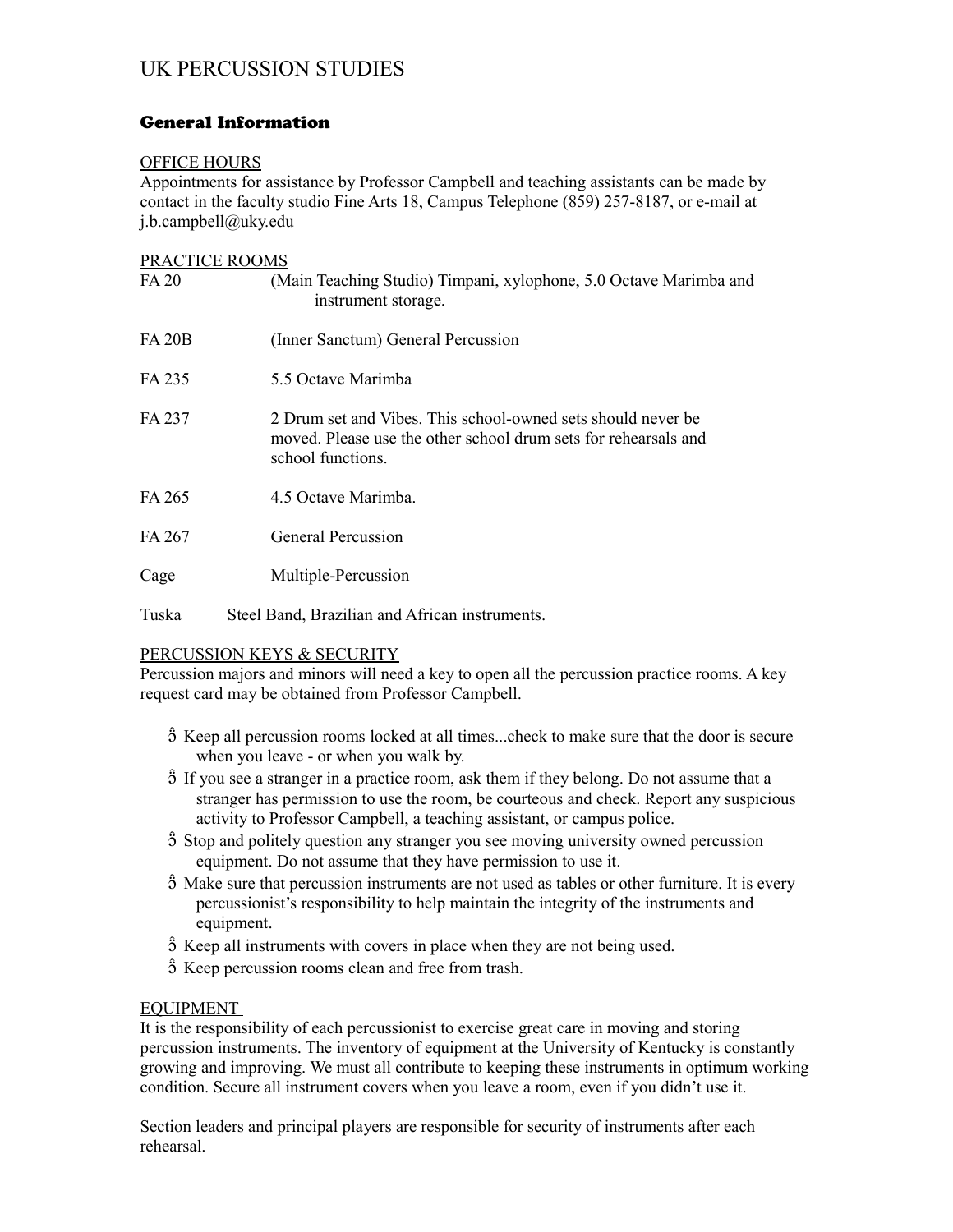Please return percussion equipment to its proper place when you're finished with it. Report equipment you find in need of repair. It can't be fixed unless we know about it. Do not remove music stands from percussion studios or practice rooms.

Drum set players should be prepared to supply their own cymbals, bass pedals, as well as a few extra cymbal stands. Percussion lockers are large enough to store these accessories. No School cymbals are to be used on drum sets in rehearsal or on non-school gigs. Students may need to supply their own drum set cymbals for school ensembles. Do not use school-owned concert snare drums on any drum set.

Do not loan percussion equipment to anyone unless you personally own it. An equipment checkout form is available from percussion faculty/staff should it be authorized for an outside engagement. Complete this form when you have authorization to borrow school equipment. A rental fee may apply to use some of the equipment.

## **COURTESY**

You will stay and help strike the stage after every wind band, orchestra, or percussion performance...even if you didn't play. It's common courtesy to help tear down and assist in moving equipment after another student's recital or large ensemble concert. Your colleagues will appreciate the help and the post-concert celebration will begin all that much sooner.

#### STORAGE

There are lockers available outside of the Percussion Studio large enough to accommodate a percussion case, books and a few cymbals. Annual locker sign -out is coordinated through Professor Campbell.

The school does not have the space to store privately owned drum sets. We provide drum sets in a practice room as well as sets for each of the jazz ensembles and combos. Students should bring their own cymbals and foot pedals. These drum sets are for school functions and are never to be used for private gigs.

## MUSIC CHECKOUT

You are required to own all solo music that you play for public recitals, concerts and juries, or as required in performance lessons. Your performance lesson grade will be recorded as an incomplete until the literature requirement is satisfied. *Duplicating copyrighted music is* **unethical and illegal**. As a musician, you have an obligation to respect composers and support their profession.

Students are financially responsible for the music and equipment they are assigned. Any student who loses his assigned music must replace the entire composition or provide an original published version of the lost part/score.

## ADDITIONAL RESPONSIBILITIES

The University of Kentucky Percussion Studies Program has a tradition of dependability, innovation and excellence. For a percussionist in our program, organization is the key to success. Percussion students should strive to enhance their personal qualities of responsibility, selfmanagement, flexibility, cooperation, and integrity. Following are some additional ways that you can contribute to the legacy of our studio and School of Music.

 $\hat{5}$  Be early to rehearsals and gigs. You have a lot of instruments and implements to prepare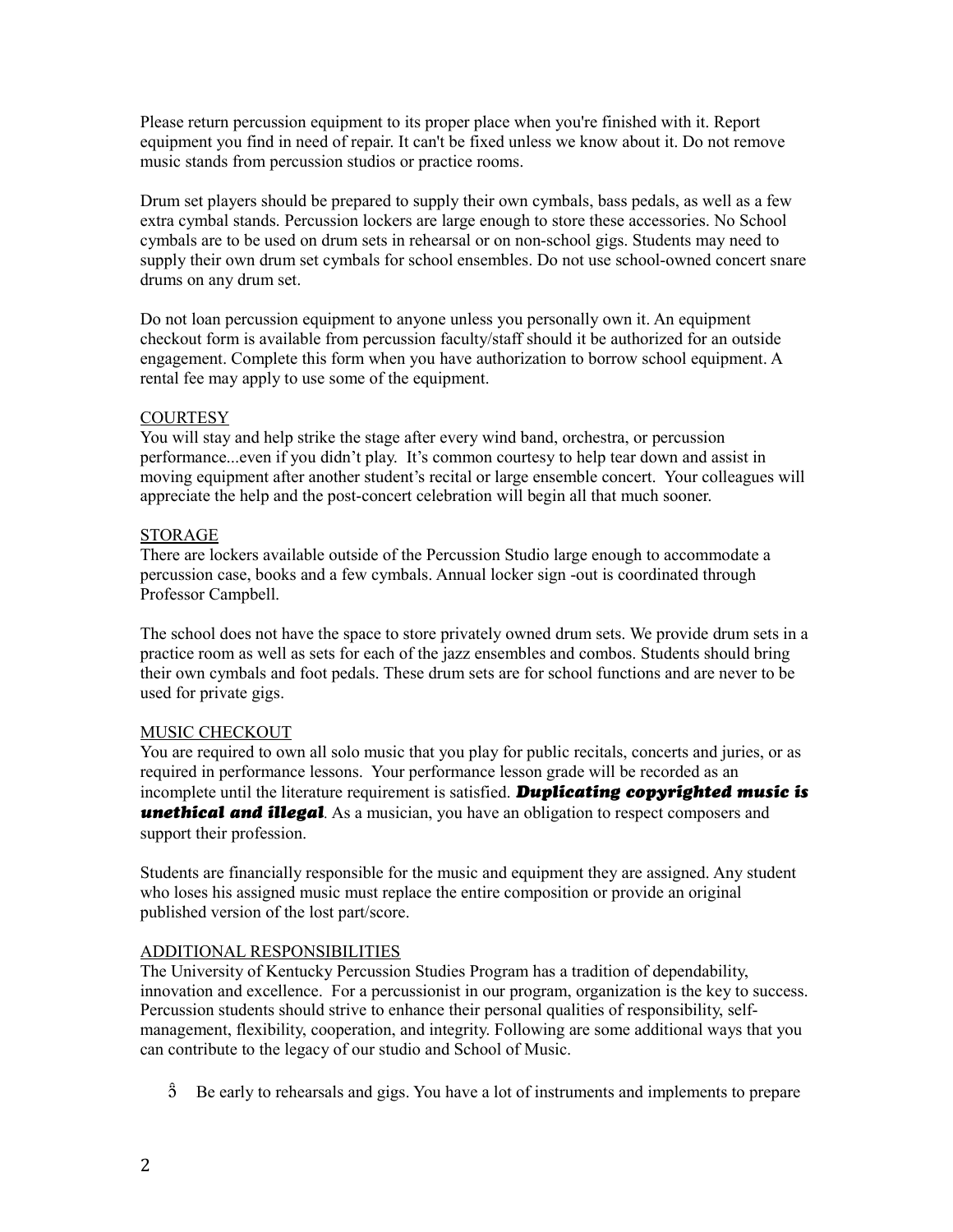before the downbeat is given. Develop an attitude and a reputation for always being prepared...having your act together. Demonstrate understanding and politeness in group settings.

- Turn-in academic assignments early if you are missing a class for an authorized performance. Let the teachers know well in advance that you have an excused absence for their class and ask for the assignment early so that you can complete it and hand it in before you are absent.
- Organize your time. It is extremely important that all students obtain a date book or planner to keep track of extra scheduled rehearsals, gigs, concerts, tours, etc. PRIORITIZE your work to take care of primary assignments and responsibilities in school. Keep an accurate date book and NEVER accept a gig without the book in hand. COMMUNICATE with others if a conflict arises and deal with it immediately and honestly. Compromise is generally more amiable if it is reached well in advance of a pending deadline. Keep track of your professional commitments and avoid "double bookings".
- $\hat{5}$  Be an active member in the Percussive Arts Society. PAS is an international organization that focuses on the study and advancement of the art of percussion. It is the professional organization for our field. All percussion majors at U.K. are required to be current members of the Percussive Arts Society. Attending the annual PASIC is an investment in your craft. Internationally recognized artists, clinics, concerts and displays keep you upto-date. (Save your money and try to make this an annual trip!)
- $\hat{3}$  Students are encouraged to take as many auditions as possible when professional opportunities arise. However, it is your responsibility to initiate conversation for missing school to take auditions for professional engagements. (i.e.: theme parks, armed forces bands, drum corps, etc.) Please see the appropriate faculty to request a Dean's Excuse form for consideration of absence from classes.
- $\hat{3}$  Make a daily check of the percussion bulletin board for announcements, rehearsals, and changes in schedule. A schedule of percussion events will be updated frequently. Be familiar with the concerts you are required to attend and enthusiastic about the opportunities for concerts and events that you have the opportunity to attend.
- $\hat{3}$  Ask permission to borrow equipment that you don't own and don't lend anyone equipment that doesn't belong to you.

# U.K. PERCUSSION SOCIETY

The U.K.P.S. was founded in 1989 to provide percussion students an opportunity to promote and develop the area of percussion throughout the community and university. Membership is open to all university students interested in percussion activities. The Society sponsors percussion guest artists and is involved in service activities that promote percussion education. Percussion majors and minors are required to join U.K.P.S. and keep dues current.

## AWARDS

The U.K. Percussion Society gives the annual, *W. Adrian Jones Award*, for leadership and service. The recipient receives a modest cash award and is recognized at the annual McCracken Award